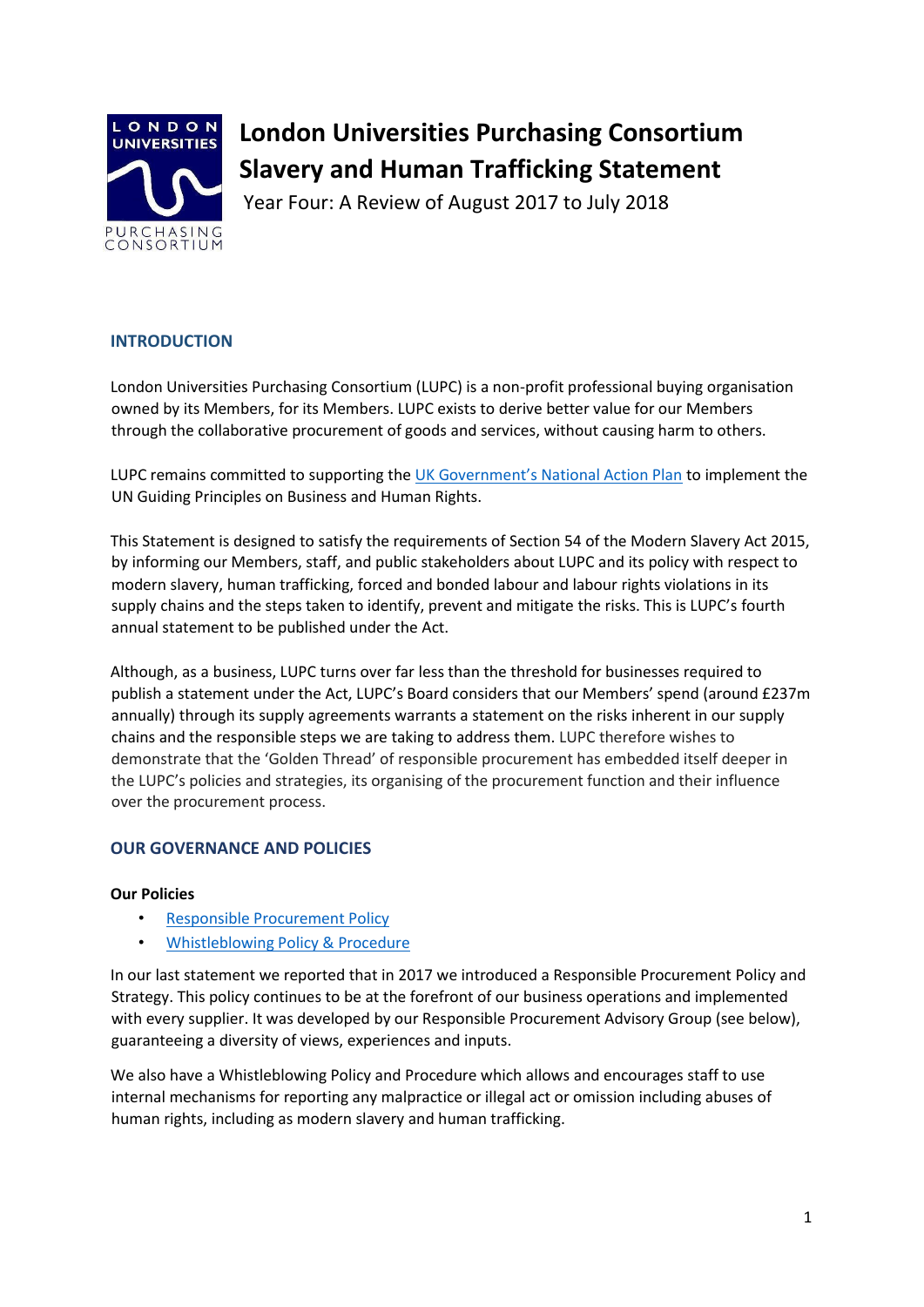#### **Our Modern Slavery Governance Structure**

LUPC's Board of Directors is the ultimate decision making authority on preventing and addressing Modern Slavery. Its decisions are acted out and fed into by the Executive Committee, Responsible Procurement Advisory Group, Staff, Suppliers, Members and our partners, who include:

- The Business, Human Rights and Environment Research Group (BHRE), University of Greenwich;
- Electronics Watch;
- International Learning Lab on Public Procurement and Human Rights;
- Higher Education Procurement Association and the Advanced Procurement for Universities and Colleges.



## **REVIEW OF 2018 ACTIVITY**

## **Our Business and Supply Chain**

LUPC's supply chain falls mainly under five 'super-categories' based on the purchasing frameworks agreements we produce, which are:

- Laboratory Consumables and Equipment
- Library Resources
- Professional Services
- ICT Equipment and Services
- Estates Goods and Services

**86** full Members, an additional 38 from further education institutions and 70 associate Members use our frameworks to purchase goods and services under these super-categories, and therefore have a direct and indirect impact on the sub-tiers of them through their expenditure.

As well as our own frameworks, our Members also use the frameworks of other purchasing consortia and higher education institutions from the UK, for example the Crown Commercial Service and the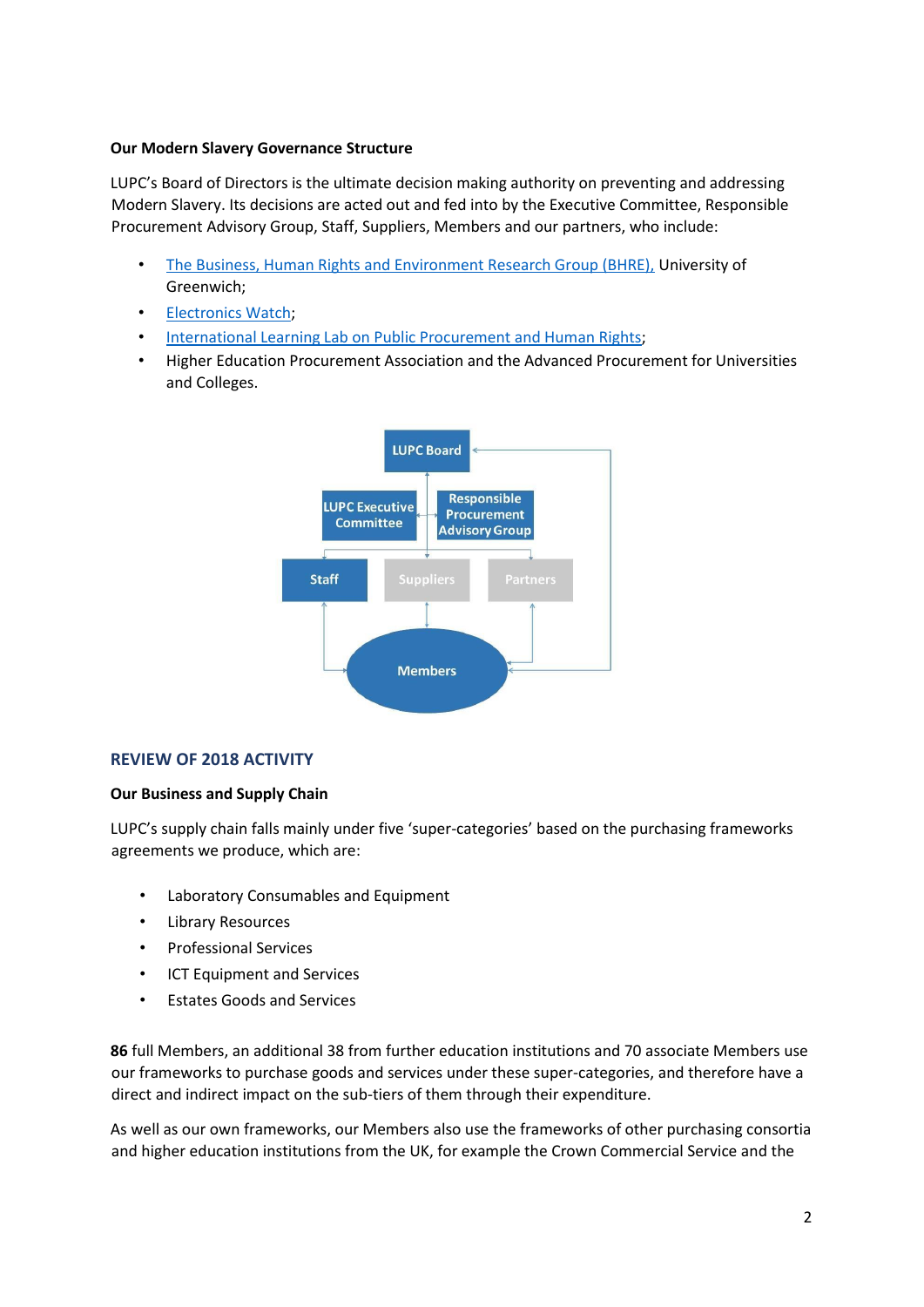Southern Universities Purchasing Consortium. In total we have direct contact with **140** suppliers on our own frameworks and **868** suppliers on all the frameworks combined.

#### **RISK ASSESSMENT**

#### **Assessing the Risks Associated to Categories**

The principal categories which LUPC deems as carrying significant material risks are laboratory consumables (including laboratory gloves), ICT equipment, some estates services, such as cleaning and security services, and graduation gowns. We have arrived at this conclusion through assessing the risks associated to the production countries, our own research on products and production methods, including working conditions and supply chain structures, and our continuous engagement with our partners and suppliers.

LUPC deems the corresponding source countries to be as follows:



*\*Due to the complexity of the ICT equipment supply chain this list of countries is not definitive and there are likely to be other countries where the ICT equipment is manufactured, assembled and* 



# **Category Country**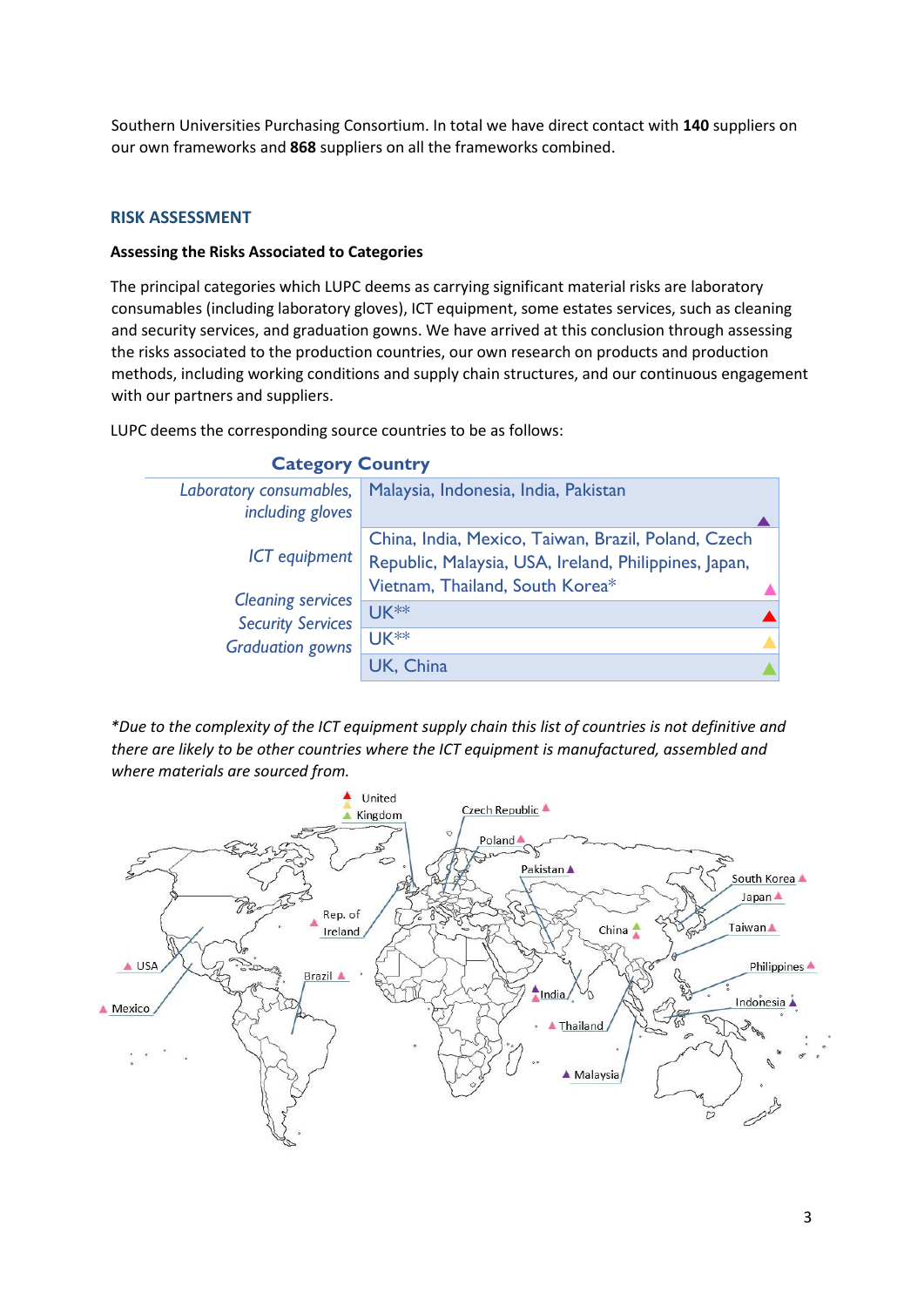*We are aware that the fact that goods and services are produced or delivered in the UK does not imply a complete quarantee that workers are not exposed to risks of modern slavery and human trafficking. The only services 100% carried out in the UK for our Members are cleaning and security.* 

In order to better understand our supply chain and identify potential risks we will begin supply chain mapping in the coming year.

#### **Assessing our Suppliers**

Fulfilling our goals from the last statement, in the year 2018 we implemented our Equiano modern slavery risk assessment tool pilot project.

Equiano was developed with funding from the Local Government Association and under the supervision of the BHRE at the University of Greenwich. This supplier engagement tool was designed by us to gather information to help identify risks of human rights abuses in public supply chains. It offers a low cost alternative to private systems used by high street retailers when conducting human rights due diligence in supply chains.

In total, 7 institutions and local authorities participated in the pilot, including the LUPC. Participants were asked to put forward a varied list of their suppliers from higher-risk spend categories. Amongst all the participants' suppliers we selected and invited 153 to take part in the pilot. Suppliers were asked to complete a questionnaire consisting of 35 questions which were designed to allow us to gain insight into the supplier's operations and activities, covering procurement, sustainability, modern slavery and human rights due diligence. Following the analysis of the answers given by suppliers, a multi-stage risk assessment was carried out. The risk assessment was done by trained staff and the project as a whole was overseen by an expert from the **BHRE**.

The Equiano pilot project ran between April and August 2018, and in September we provided each participant with a report outlining our findings with each individual supplier of theirs as well as recommended follow up actions aimed at achieving greater transparency in the supply chain. Considering that participation in the pilot was voluntary we are very pleased the submission rate wa 51%.

#### **DUE DILIGENCE**

Since our first reporting year we have continued to develop actions to identify, prevent and mitigate the risks of modern slavery and human trafficking in the supply chains of our Members. As part of our human rights due diligence we have taken steps in specific sectors, increased our resources devoted to responsible procurement and developed several tools and collaborations, as described in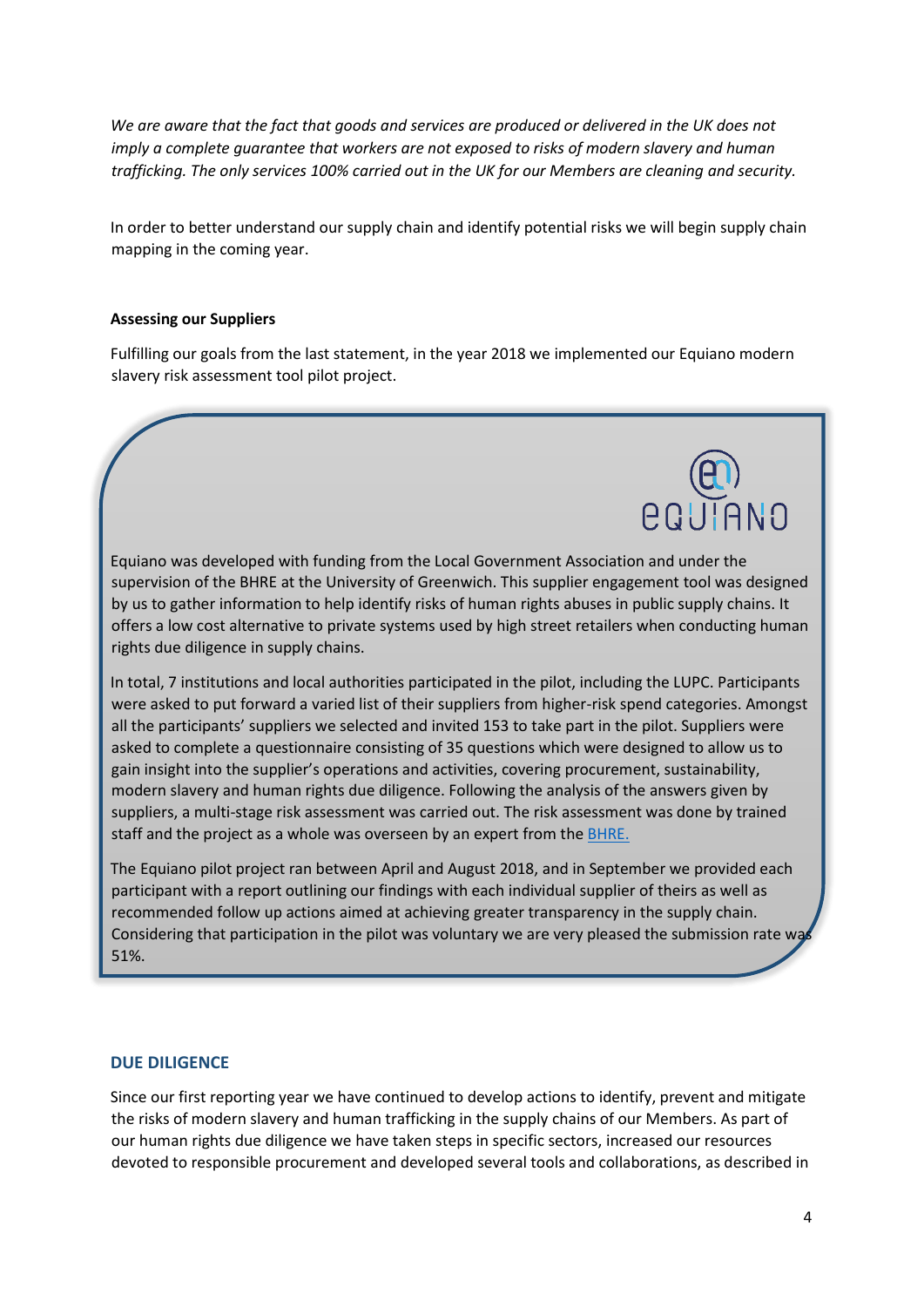this section. This past year we continued to work on the projects we set out in our Responsible Procurement Policy and Strategy.

#### **Continued Support for Electronics Watch**

The LUPC continues to be an affiliate of and work closely with the NGO Electronics Watch, the collaborative organisation monitoring global electronics supply chains, since helping found it in 2014. We affiliated all of our Members to EW this year.

#### **Electronics Watch Update**

 $\overline{a}$ 

LUPC has also this year extended its close collaboration with both Electronics Watch and HP and Dell, the two leading Original Equipment Manufacturer (OEM) brands by sales on the National Desktop and Notebook (NDNA) framework in order to further improve due diligence and their effectiveness in protecting and improving the legal and human rights of workers in their electronics supply chains.

LUPC has begun the process of collecting and with the help of Electronics Watch, analysing the most recent summary audits from the OEM brands. This analysis includes their compliance with relevant wage, working hour, occupational health and safety, environmental and human rights legislation and regulations. These findings attained from their main place of overseas manufacturing are being held centrally by LUPC and be shared with EW affiliates (and therefore every LUPC full-member) through a non-disclosure agreement.

Similarly, the new Electronics Watch guidelines for disclosure of factories were shared with both Dell and HP with the intention of improving both the quality and depth of supply chain assembler and component supplier information whilst ensuring this was relevant to the products sold under the NDNA framework. Further dialogue will extend out to other brands within the agreement during 2019.

LUPC co-sponsored the annual Electronics Watch Conference at the Royal Tropical Institute in Amsterdam, which held 90 participants from 18 countries, including 41 public buyers. On the 10<sup>th</sup> of December an Electronics Watch Affiliates and Monitors meeting was held, with the main conference the next day on the  $11<sup>th</sup>$ , with three LUPC delegates attending to discuss and share the latest advances in responsible electronics procurement from around the globe.

We are also participants in an innovative project with Electronics Watch and a Swedish organisation called Globalworks, who conduct social risk analyses by screening public social media posts in electronics supply chains. This is another angle through which we can identify grievances and raise them with suppliers to tackle them.



#### **Laboratory Gloves Social Factory Audit**

LUPC undertook its first social audit on the  $1<sup>st</sup>$  October 2018 of a factory involved in manufacturing nitrile gloves purchased by LUPC Members, both in the UK university sector and beyond. LUPC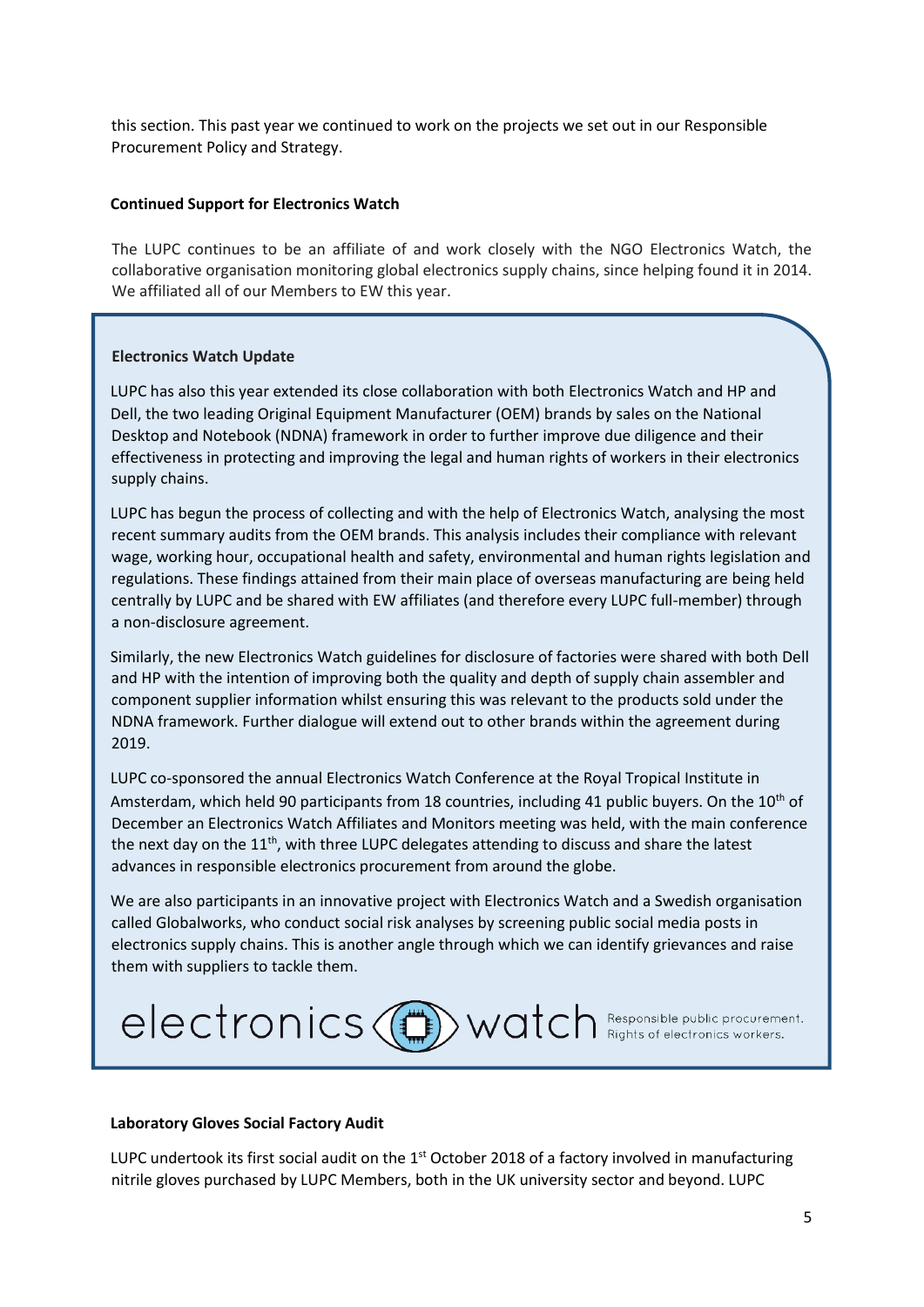shadowed the audit, to review and risk assess factory working conditions for possible human rights abuses including modern slavery. The audit standard employed was SMETA version 6.0 pillar 2. LUPC conducted the audit with full access and support from factory management, gloves manufacturer and gloves suppliers to the UK market.

All partners see the importance of understanding and auditing conditions of workers involved in the manufacture of gloves destined for the UK public sector's research and healthcare supply chains. LUPC will be working collaboratively to review the final auditor's report, and implement any necessary actions. The social factory audit is the first to be conducted by LUPC and its partners; following publication of the final report, LUPC will share findings and best practice learnt with Members in our Linked Magazine and other mediums, with the aim of applying this to other commodities in the future.

So far we can report that five out of the six corrective actions have been undertaken.

## **Responsible Procurement Officer Role**

In September 2018, with the approval of our Board, LUPC put in place the budget for a new role of a Responsible Procurement Officer. This allowed us to bring expertise on the area of modern slavery and human rights abuses into our organisation. The purpose of the Responsible Procurement Officer is to ensure responsible procurement is practiced across all of LUPC's operations and relationships with the Members' suppliers. The Responsible Procurement Officer assists senior contracts managers in pre-qualification stages and all the way through to contract management and ensures the Responsible Procurement Policy & Strategy is implemented as well as contribute to the Responsible Procurement Advisory Group.

#### **Responsible Procurement Advisory Group**

The LUPC has a further due diligence mechanism through its own "specific 'Responsible Procurement Advisory Group' (RPAG) with clearly defined Terms of Reference setting out their responsibilities, which include the requirement to, '*Oversee LUPC's progress with its Responsible Procurement programme, ensuring that it has vigour and broadly reflects the values of LUPC's membership'*, taken from Pg. 9 of Action Sustainability's ISO report on the LUPC. The RPAG is comprised of sustainability managers, procurement managers and students drawn from LUPC's membership, plus representatives of National Union of Students, People & Planet and other relevant groups, having now met four times to plan future due diligence projects.

## **Embedding Responsible Procurement into Tendering and Contracts.**

Each LUPC senior contracts manager is responsible for implementing responsible procurement in their framework, and this implementation is overlooked by the Responsible Procurement Officer.

One example is the inclusion of a question for waste management suppliers in the tender stage on what steps they take to guard against modern slavery and human trafficking in their supply chain and how the supplier's recruitment process mitigates such risks. The answers to the question were reviewed and scored by the Responsible Procurement Officer.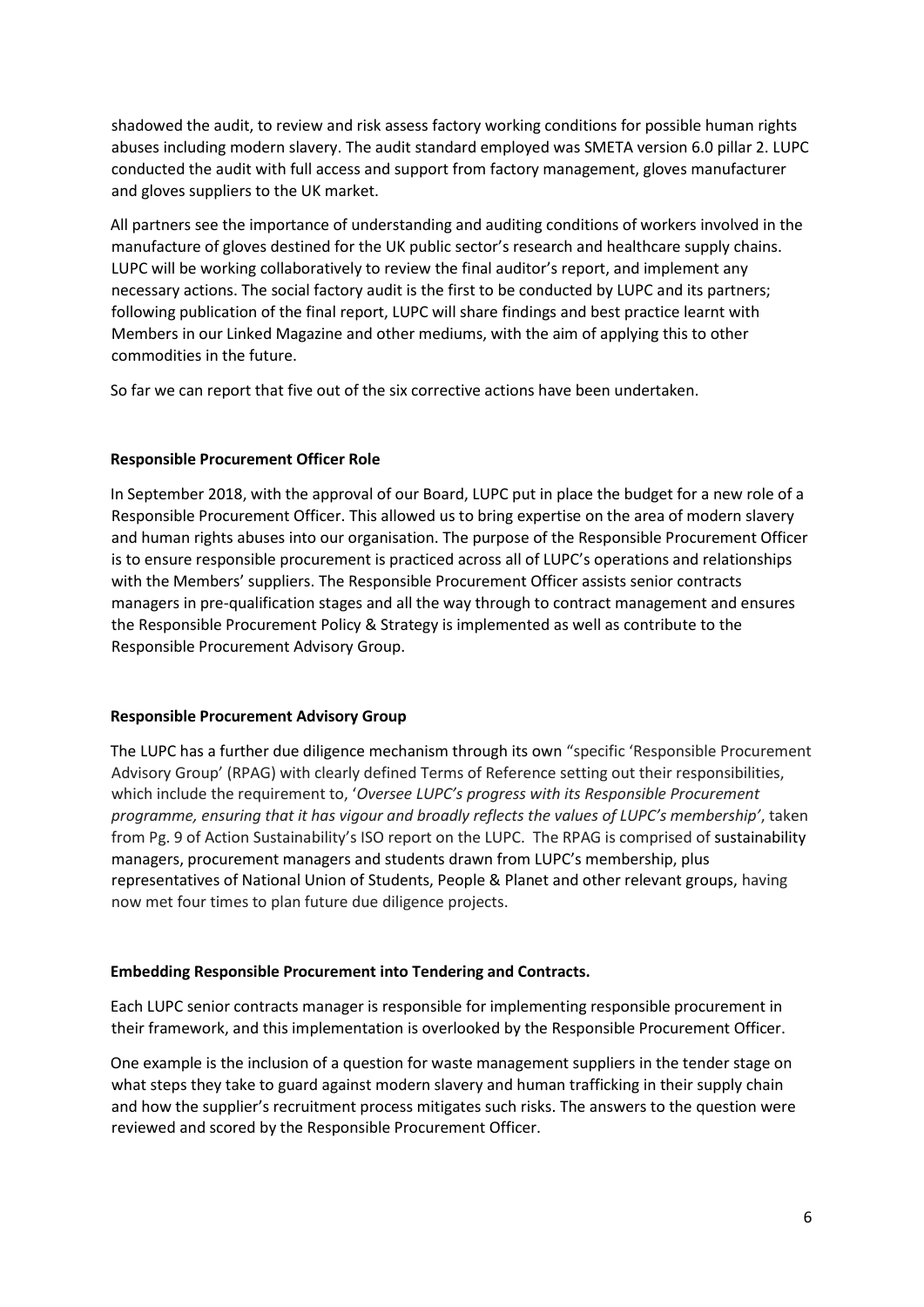In addition to this. multiple Electronics Watch contract clauses have been incorporated into our own contract for temporary labour providers and included tailored clauses, while the ETI Base Code has been and will be introduced into all new frameworks and contract renewals.

#### **Supply Chain Mapping**

We are committed to develop supply chain mapping in order to gain the necessary knowledge and understanding which would allow us to identify, prevent and mitigate risks. We aim to better understand the origin of the products and services our Members benefit from when using our agreement frameworks and therefore we are determined to strategically use our resources to further map our supply chains, particularly with high risk sector suppliers. This past year we began mapping our graduation gowns supply chain. We are able to confirm that three out of the four graduation gown suppliers on our frameworks manufacture their gowns in China whilst the other does so in the UK.

## **EFFECTIVENESS OF OUR POLICIES AND PROCEDURES**

In order to understand the impact of our policies and procedures we need to measure their effectiveness. This is not a simple task and we are still devising the right approach to this. However, we are proud to have been assessed externally on our overall progress regarding sustainable procurement. Since the 2017 ISO20400 Guidance Standard for Sustainable Procurement assessment score of 3.72, LUPC has undergone another assessment and been awarded 4.33 by the same assessors, Action Sustainability.

Action Sustainability have acknowledged this is the highest score they have ever given for the ISO assessment, having worked with hundreds of public institutions across the UK. 25/30 of the recommendations from the first assessment were completed, with the remaining five being worked on before the next reassessment to achieve an even greater score.

#### **TRAINING**

Our staff are highly aware of the challenges we face regarding modern slavery in supply chains and we strive for them to attend as many external trainings as possible. A representative of the LUPC attended a British Academy Rising Star Engagement Award Event at Queen Mary University of London on the 15<sup>th</sup> of November 2018 to expand their knowledge of socially responsible public procurement, including modern slavery issues. They engaged with and learned from civil society participants, other public buyers and academics to bring back and share the most up-to-date theory and practice on modern slavery and other human rights, occupational health and environmental risks contained within public procurement operations.

This increased the chances of future modern slavery actions, strategies and policies and has led to the further encouragement of best procurement practice, not only through the LUPC, but also to Members with whom the lessons learned from this event will be shared via a new website in January 2019. LUPC is therefore contributing to the expansion and continuation of discussion among institutions with real power to eliminate modern slavery in supply chains, not just within the procurement profession, but beyond in civil society and academia.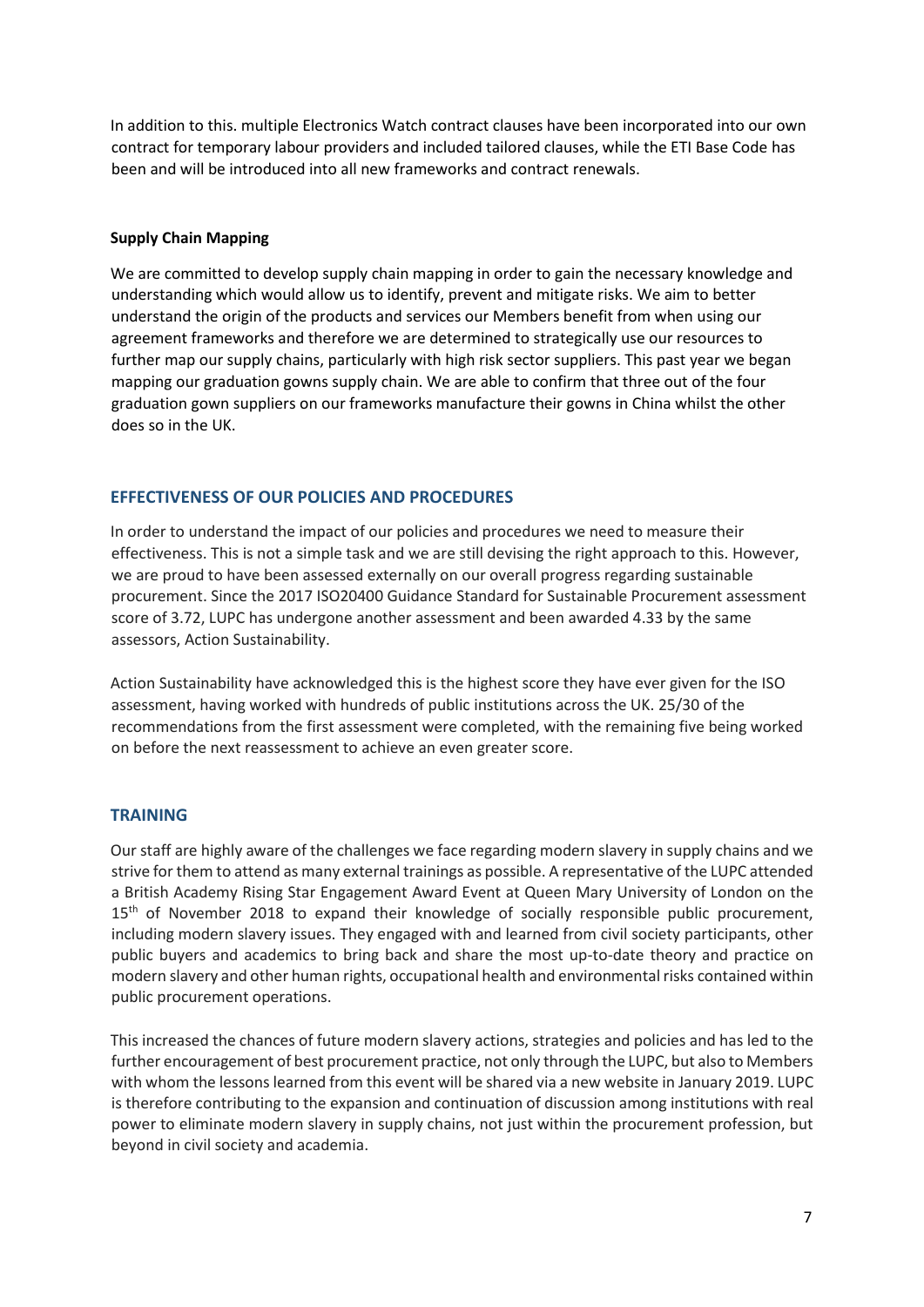We believe it is also our responsibility to share our knowledge with our suppliers and this is why we have provided Modern Slavery Act training to multiple cleaning and security providers on the 26<sup>th</sup> of February 2018. Two sessions were held, the first being presented by the then LUPC Director Andy Davies on what the Modern Slavery Act is and its impacts on UK businesses, and what practices could be implemented to ensure compliance. The second session was held by Professor Olga Martin-Ortega of Greenwich University on due diligence and remediation, outlining due diligence that can be carried out by businesses to identify potential risks and how to mitigate risks in the future. It also looked at what practical steps should be taken if there is an issue currently occurring.

A training session for LUPC and SUPC Members called 'Making Supply Chains More Sustainable with ISO 20400' was presented by James Cadman, Lead Consultant of Action Sustainability (a social enterprise) at the LUPC-SUPC Conference on the 24<sup>th</sup> of May 2018. He discussed what the standard is, and how Action Sustainability assessed the LUPC (and used the LUPC as a case study for future assessments). This training session raised awareness of the standard, how it can be incorporated into member organisations as the only responsible procurement standard that incorporates modern slavery considerations.

#### **Modern Slavery E-Learning**

In addition, during 2018 we have continued to provide and promote our modern slavery elearning on our website. Up to the time of writing, **471** staff members from different public and private sectors ranging from government to private corporations have completed the training. All LUPC staff have completed the eLearning.

## **FURTHER STEPS**

LUPC reconfirms its commitment to better understand its supply chains and work towards greater transparency and responsibility towards the people working in our Members' supply chains.

We will continue to work with our partners and suppliers to gain first-hand experience of supply chain due diligence and of mitigating the risks of human rights abuses in our supply chains. As LUPC acquires knowledge and develops capability across all higher-risk spend categories, the intention is to codify and communicate for wider benefit those due diligence processes that are found to be the most successful.

#### **Our Goals for 2019:**

In the year ahead, we will continue our strategy to be a leader within our sector on preventing and addressing Modern Slavery by fulfilling a number of **key goals for 2019**:

1) Roll out our supplier due diligence tool to all of our other suppliers on our frameworks. To optimise this tool, we are collaborating with Advanced Procurement for Universities and Colleges based in Scotland to create a single risk assessment tool before it can be used more widely by our Members and the higher education sector in general.